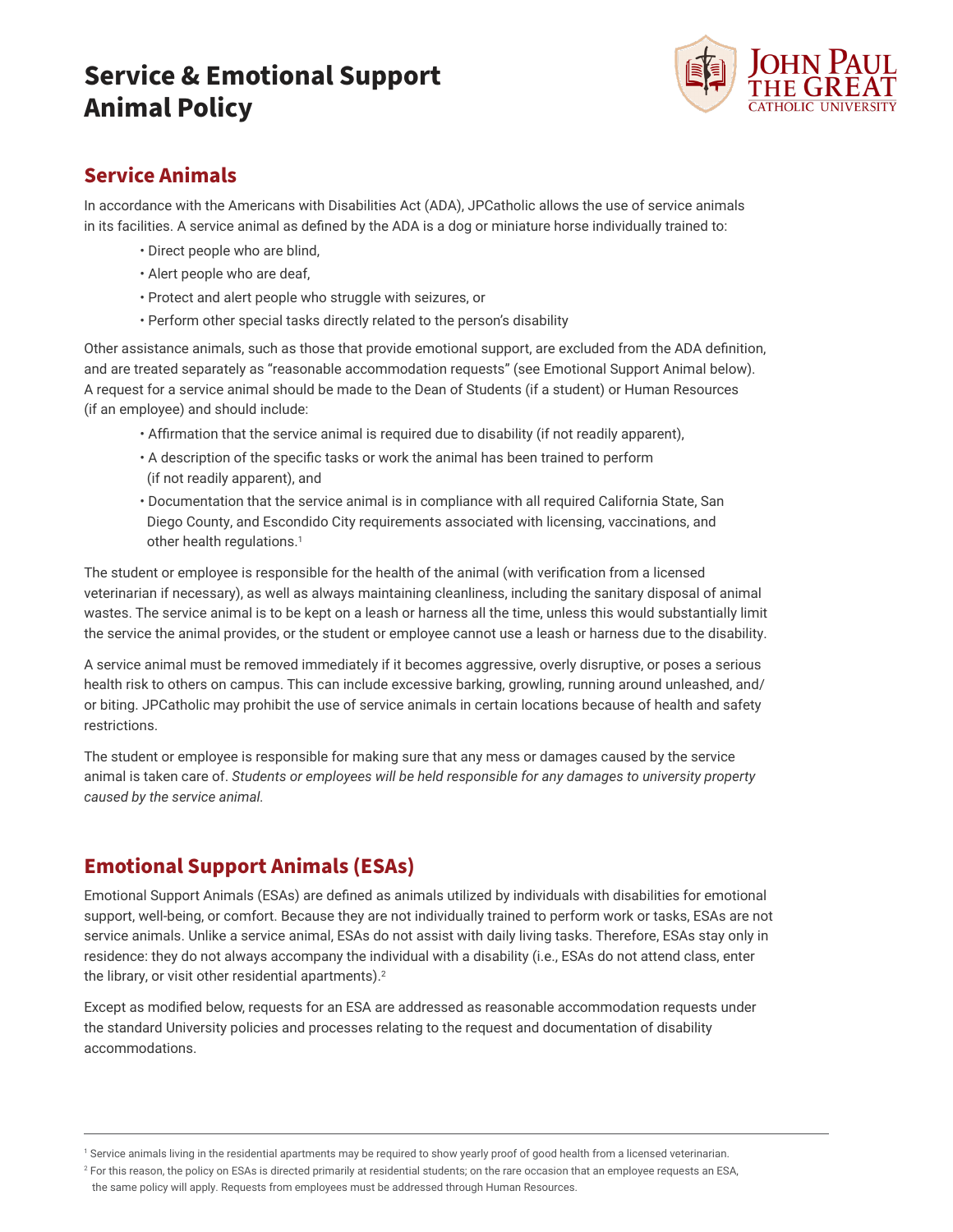

### **Requests for an ESA**

The individual requesting to keep an ESA in University housing must submit documentation from a treating physician, psychiatrist, psychologist, or other licensed mental health professional that supports the need for the ESA. The documentation must:

- 1. Be current, presented on professional letterhead, and signed by the licensed provider,
- 2. Indicate whether the person making the request has a disability and how long the person has been in treatment,
- 3. Describe how an ESA is needed to provide support that alleviates one or more identified symptoms or effects of the requesting person's disability,
- 4. Show evidence of the animal's role in reducing these specific symptoms; there must be an identifiable and clearly established relationship between the individual's disability and the support the ESA provides, and,
- 5. Specifically prescribe an ESA and note the type of animal that is recommended.

The University's on-campus counselor does not write letters to support ESAs.

Requests for an ESA must also show that the animal is in compliance with all required California State, San Diego County, and Escondido City requirements associated with licensing, vaccinations, and other health regulations, and provide a yearly proof of good health from a licensed veterinarian.

Requests for an ESA must be made at least 60 days prior to the start of the Fall Quarter, or if the student is enrolling mid-year, as soon as possible after the student enrolls. *Requests for an ESA at any other point during the year will generally not be considered until the following Fall Quarter.* If a student is approved for the accommodation of an ESA, Student Life will communicate with each person in the specific residential unit to obtain written, voluntary agreement to live in a unit with an animal. The identity of the student requesting the ESA will be disclosed.

If a suite/apartment-mate is allergic or fearful of animals, the animal will be welcomed on campus *when the University identifies appropriate housing* for everyone involved. If this is not possible during the current quarter, the Student Life Team will look to the following quarter or next academic year as all housing accommodations are based on availability.

Approval for an ESA will be revisited on a yearly basis and the University reserves the right to require an updated verification from a medical professional, as described above.

#### **Care and Removal of ESAs**

Approved animals may never be left overnight in University Housing without the owner present. ESAs must never be left over Quarter breaks in the care of another student. ESAs must be contained within the privately assigned residential area (room, suite, apartment) at all times, except when transported outside the private residential area in an animal carrier or controlled by leash or harness. Because of this, the ESA must be of a size to fit comfortably and humanely within the assigned space.

The student must provide contact information for an alternative caregiver/emergency contact who will take responsibility for the ESA and remove it from campus should the owner be unable to care for it (e.g., due to hospitalization or accident). The emergency contact must reside off campus and must be available to remove the ESA in a timely manner appropriate for the animal species and needed (within 6 hours for dogs and no more than 12 hours for other animals).